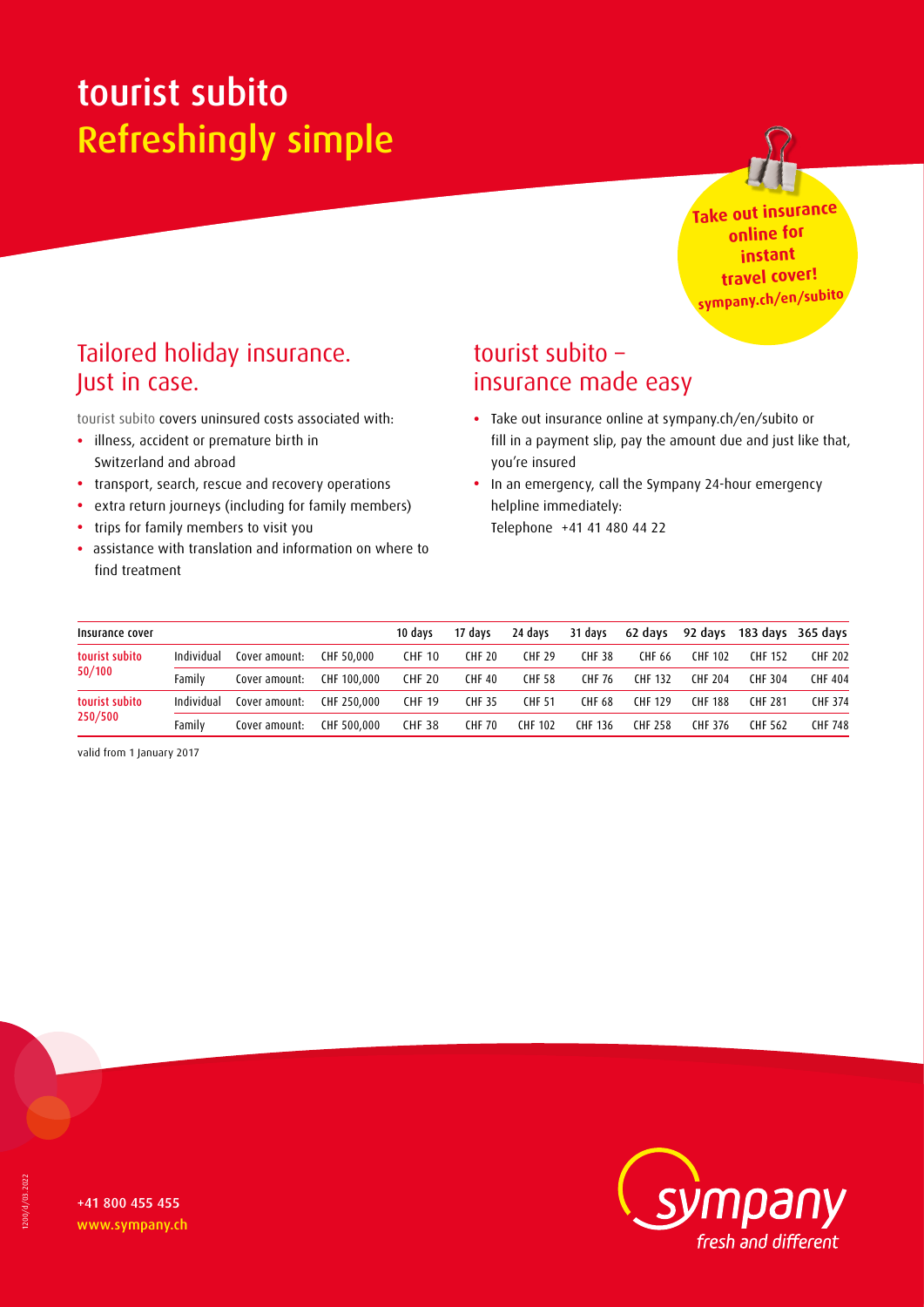# General terms and conditions of insurance (GTC) tourist subito under the Federal Insurance Contract Act (ICA)

### Edition 2022

#### 1 Basics

#### **1.1 Insurance provider**

The insurance provider is Sympany Versicherungen AG (hereinafter referred to as the insurer).

#### **1.2 Insured person**

The insured person is the person specified in the insurance policy. The policyholder is the contracting party receiving insurance cover for himself/herself and/or for other people by concluding the insurance contract. Where reference is made to the insured person in these General terms and conditions of insurance (GTC), this should also be understood as a reference to the policyholder.

#### **1.3 Purpose of the insurance**

The insurance pays contributions towards costs which are not otherwise covered for emergency treatment in the event of illness, accident and premature birth during holiday or business travel or a stay away from home. It also provides benefits for transport, search, rescue and repatriation costs and service benefits. tourist subito is a type of indemnity insurance. In the event of entitlement to the benefit, the insurer will pay the insured person the due benefit costs, taking into account any excesses, limits and/or other contractually agreed maximum amounts.

#### **1.4 Law on insurance contracts**

Save where otherwise stipulated in these contractual terms and conditions, the provisions of the Federal Law on the Insurance Contract of 2 April 1908 shall apply.

#### 2 Purchase, start and duration

#### **2.1 Insured persons**

#### 2.1.1 Persons who may be covered

The insurance contract is open to all persons who have a health care insurance in Switzerland, without limitation as to age.

### 2.1.2 Individuals

The insured person is the person listed upon sign-up.

#### 2.1.3 Families

The insurance covers the insured person named in the application, as well as his/her spouse/life partner and his/her children up to the age of 25 living in the same household as the insured person.

#### **2.2 Purchase of the insurance**

#### a) Purchase via payment slip

The insurance is purchased by completing the payment slip correctly and in full and by paying the full premium for the desired insurance cover by means of a postal giro or bank transfer. The payment slip constitutes the policy. The receipt must be kept by the insured persons.

#### b) Conclusion of the contract carried out digitally

The insurance contract is concluded digitally, by correctly filling in the fields on the tourist subito web page and by paying the premium for the desired insurance cover in full. The confirmation of conclusion is automatically triggered by the online payment and is sent by e-mail. The e-mail constitutes the policy.

#### **2.3 Start of the insurance**

Upon successful purchase of the insurance, the insurance cover shall commence on the date indicated upon sign-up.

a) In the case that the contract is concluded by payment slip, at the earliest on the date of the

postmark or the date of the bank credit note to the insurer. If the insurance start date is not indicated on the payment slip, the date of the postmark or the date of the bank credit note shall be deemed to be the date on which the insurance cover starts,

b) In the case that the contract is concluded online, the insurance can be taken out from the day the application was made at the earliest.

#### **2.4 Duration of the insurance**

The insurance can be taken out for the period stated in the tariff, subject to a maximum of 365 days. The duration of the insurance and the desired scope are to be indicated upon sign-up and must correspond to the amount paid in. If the premium paid does not correspond to the requested scope of insurance, in the event of a claim the duration of the insurance shall be shortened in proportion to the difference between the stipulated premium and the amount actually paid in. The insurance start date remains the date stated by the policyholder upon sign-up.

#### 3 Benefits

#### **3.1 Scope of benefits**

#### 3.1.1 Geographical scope of benefits

The insurance applies to emergency treatment outside the canton of residence in Switzerland and in other countries worldwide.

#### 3.1.2 Time limit for benefits

The benefits are provided only during the period for which repatriation is not possible for medical reasons. The obligation to provide benefits in respect of illnesses and accidents which occurred during the period of insurance lapses in all cases no later than 91 days after the expiry date of the insurance.

#### **3.2 Condition for the provision of benefits**

Benefits are only paid if the treatment is appropriate and necessary for medical reasons and is provided by persons who have the necessary authorisation to do so.

#### **3.3 Costs of medical treatment**

The insurance pays benefits to cover treatment costs for such outpatient or inpatient treatment as may be necessary in an emergency, on a subsidiary basis to the compulsory health care insurance scheme under KVG, accident insurance under UVG and any supplementary insurance policies taken out with the Insurance. Illness, accident and premature birth are all covered at the habitual local or contractually agreed rates. The birth is deemed to be premature if it occurs unexpectedly and more than six weeks before the medically attested birth date. The statutory cost contribution applicable in Switzerland is not insured.

#### **3.4 Transport costs, search, rescue and repatriation**

If an insured person falls seriously ill, suffers a serious accident or dies, the insurer – based on a medical finding – provides the following benefits organised by the Sympany 24-hour emergency helpline and pays the costs of:

- a) medically necessary rescue actions and emergency transport by an appropriate means of transport to the nearest suitable place of treatment;
- b) search actions which are undertaken with a view to the rescue or recovery of the insured person and rescue actions up to a total cost of CHF 20,000 per insured person;
- c) in the event of medical necessity, return transport of the insured person who falls ill or suffers an accident to a suitable hospital in the canton of residence for hospital treatment;
- d) return transport of a deceased person to the previous place of residence in Switzerland.

#### **3.5 Travel to visit and additional travel costs** 3.5.1 Travel to visit

If an insured person falls seriously ill or suffers a serious accident abroad and must be admitted to hospital for more than 7 days, the insurer organises and pays for travel for a person close to the insured person to visit the latter in hospital (first class rail, economy class air).

#### 3.5.2 Special return travel

If an insured person has to be transported back in a medical emergency from abroad to a suitable hospital in the canton of residence for treatment as an inpatient, the Sympany 24-hour emergency helpline organises special return travel for members of family who are insured or for a person close to the victim. The additional costs incurred are covered. If an insured person falls ill or suffers an accident and is unable to begin the planned return journey because of the stay in hospital, the Sympany 24-hour emergency helpline will organise the special return journey for the insured person, for insured members of family travelling with him or her or for a person close to him or her. The additional costs incurred will be covered.

#### **3.6 Cover sums**

The following variants are available:

#### 3.6.1 tourist subito 50/100

The cover sum for all benefits amounts to a total of CHF 50,000 per insured person, subject to a max-imum of CHF 100,000 per insured family.

#### 3.6.2 tourist subito 250/500

The cover sum for all benefits amounts to a total of CHF 250,000 per insured person, subject to a maximum of CHF 500,000 per insured family.

#### **3.7 Service benefits**

#### 3.7.1 Costs advanced to a hospital

If an insured person has to be hospitalised abroad, the insurer will, if necessary, pay an advance of up to CHF 20,000 towards the hospital costs. If a part of the sum paid in advance is not covered by the existing insurance, it will be billed to the insured person. The amount claimed in this way must be refunded within 30 days.

#### 3.7.2 Informing persons at home

If the Sympany 24-hour emergency helpline organises measures, it notifies members of family of the insured person of the circumstances and the action taken.

#### 3.7.3 Arranging hospital and medical contacts abroad

If necessary, the Sympany 24-hour emergency helpline shall arrange for the insured person to visit a doctor's surgery or a hospital in the vicinity of where he/she is staying. Should issues affecting communication arise, the 24-hour emergency helpline shall provide interpreting assistance.

#### 3.7.4 Medical advice from doctors

If an insured person requires medical assistance while travelling and this cannot be provided where he/she is staying, the doctors at the Sympany 24 hour emergency helpline shall provide medical advice. This consultation is intended to offer advice only and should in no way be considered a diagnosis.